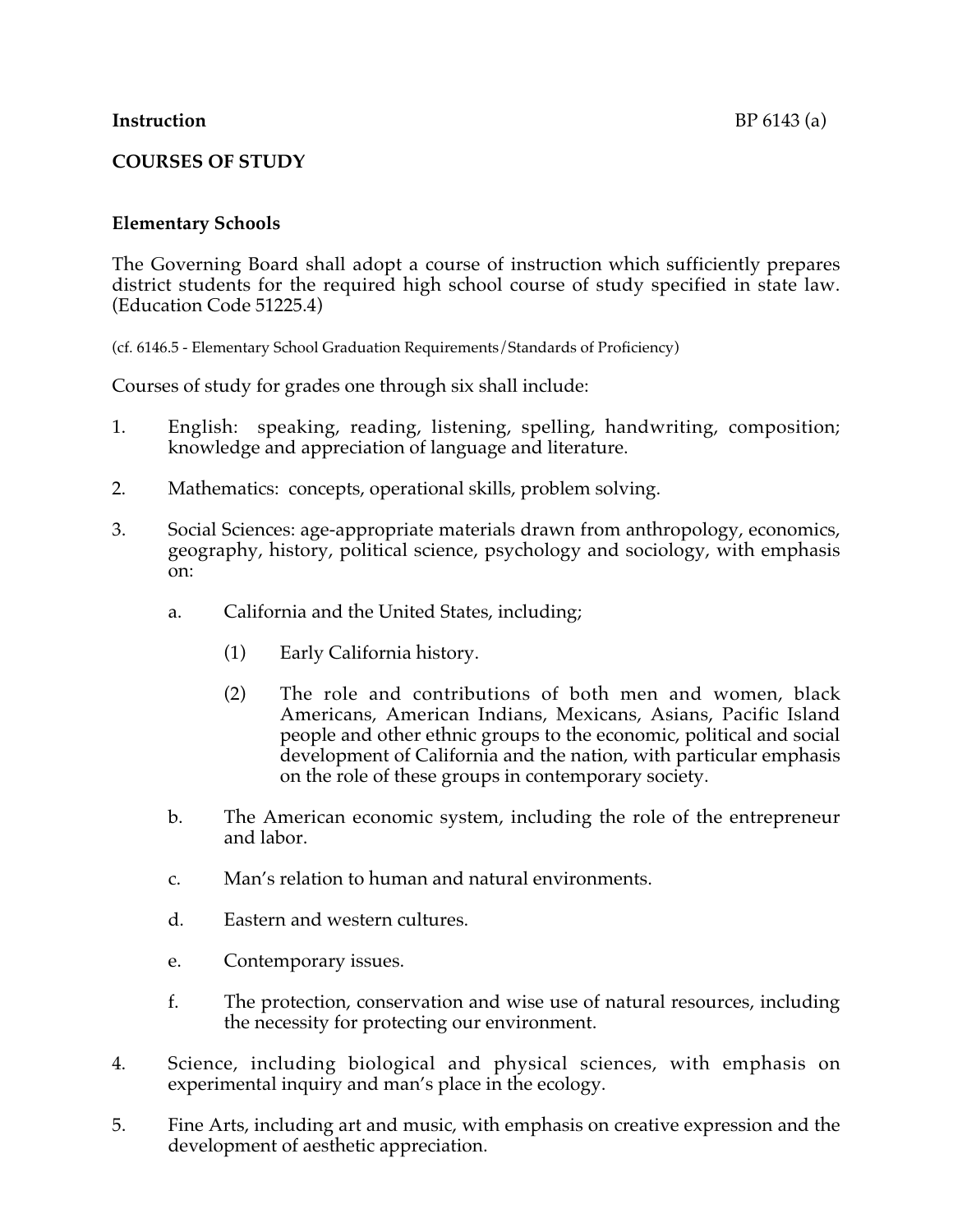- 6. Health: individual, family and community health principles and practices, including:
	- a. Personal and public safety and accident prevention, with instruction in:
		- (1) Hemorrhage control.
		- (2) Treatment for poisoning.
		- (3) Resuscitation techniques.
		- (4) Cardiopulmonary resuscitation, when appropriate equipment is available.
	- b. Fire prevention.
	- c. Venereal disease.

(cf 6142.1 - Family Life/Sex Education) (cf. 6142.2 - AIDS Instruction)

- d. The effects of alcohol, narcotics, drugs and tobacco upon the human body.
- (cf. 5131.6 Alcohol and Other Drugs)
- 7. Physical education, with emphasis on activities conducive to health and vigor of body and mind. (Education Code 51210)

### **Secondary Schools**

The Governing Board shall adopt districtwide courses of study designed to fit student needs and to conform with district graduation requirements and the requirements for admission to California public universities. Courses of study shall also provide students the opportunity to attain skills appropriate for entry-level employment in business and industry upon graduation from high school.

(cf. 6146.1 - High School Graduation Requirements/Standards of Proficiency)

Courses of study for grades 7 through 12 shall include:

- 1. English: speaking, reading, listening, knowledge and appreciation of literature, language and composition.
- 2. Social Sciences: age-appropriate materials drawn from anthropology, economics, geography, history, political science, psychology and sociology, with instruction in: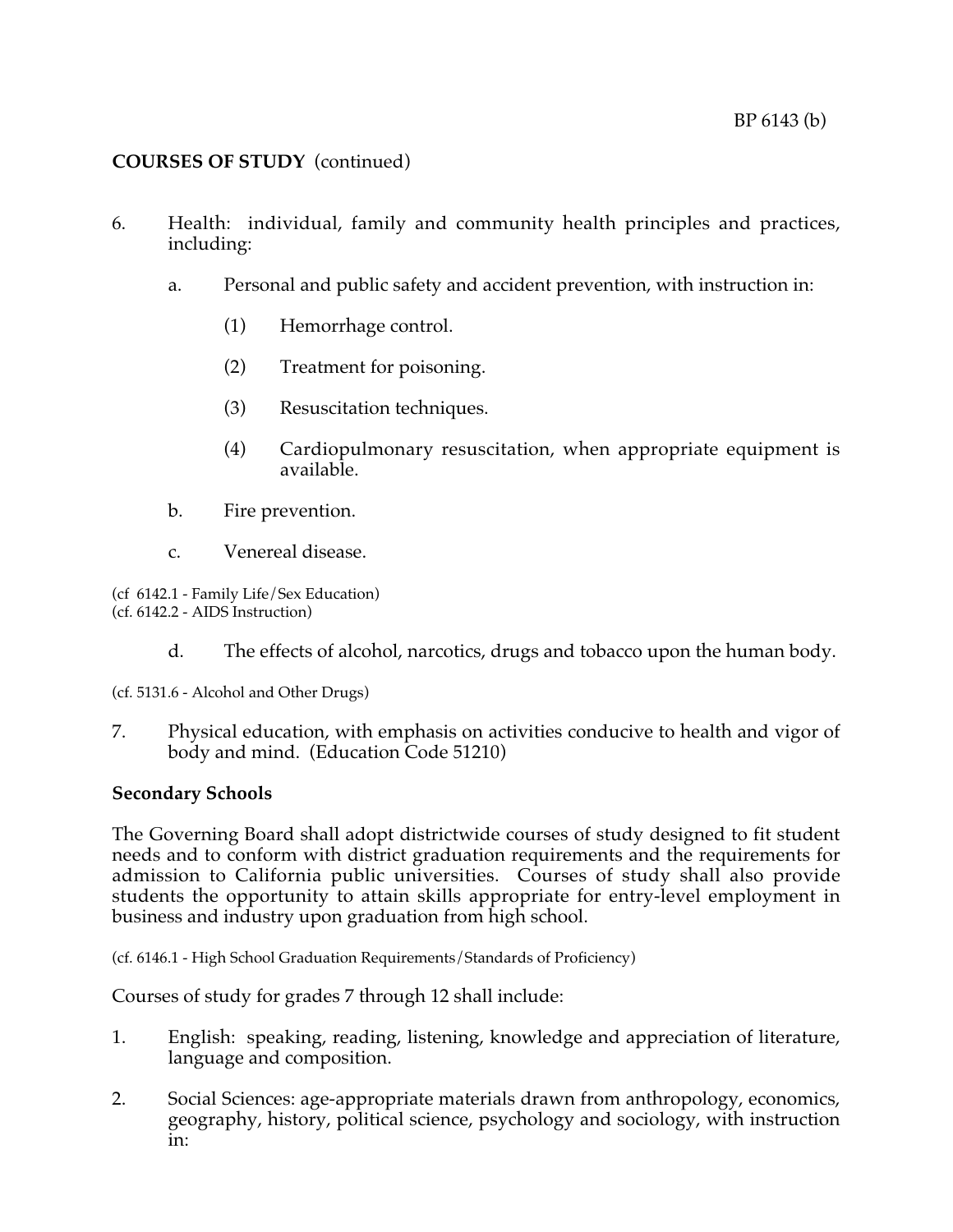- a. The history, resources, development and government of California and the United States, including:
	- (1) Early California history.
	- (2) The role and contributions of both men and women, black Americans, American Indians, Mexicans, Asians, Pacific Island people and other ethnic groups to the economic, political and social development of California and the nation, with particular emphasis on the role of these groups in contemporary society.
- b. Our American legal system, the operation of the juvenile and adult criminal justice systems, and the rights and duties of citizens under the criminal and civil law and the state and federal constitutions.
- c. The development of the American economic system, including the role of the entrepreneur and labor.
- d. Man's relations to his human and natural environment, including the protection and conservation of resources and the necessity for protecting our environment.
- e. Eastern and western cultures and civilizations.
- f. Human rights issues, with particular attention to the study of the inhumanity of genocide.
- g. Contemporary issues.
- 3. Foreign language(s): understanding, speaking, reading and writing, beginning not later than grade 7.
- 4. Physical education, with emphasis on activities conducive to health and vigor of body and mind.
- 5. Science, including physical and biological sciences, with emphasis on basic concepts, theories and process of scientific investigation and on man's place in ecological systems, and with appropriate applications of the interrelation and interdependence of the sciences.
- 6. Mathematics, including instruction designed to develop mathematical understandings, operational skills and insight into problem-solving procedures.
- 7. Fine arts, including art, music or drama, with emphasis upon development of aesthetic appreciation and the skills of creative expression.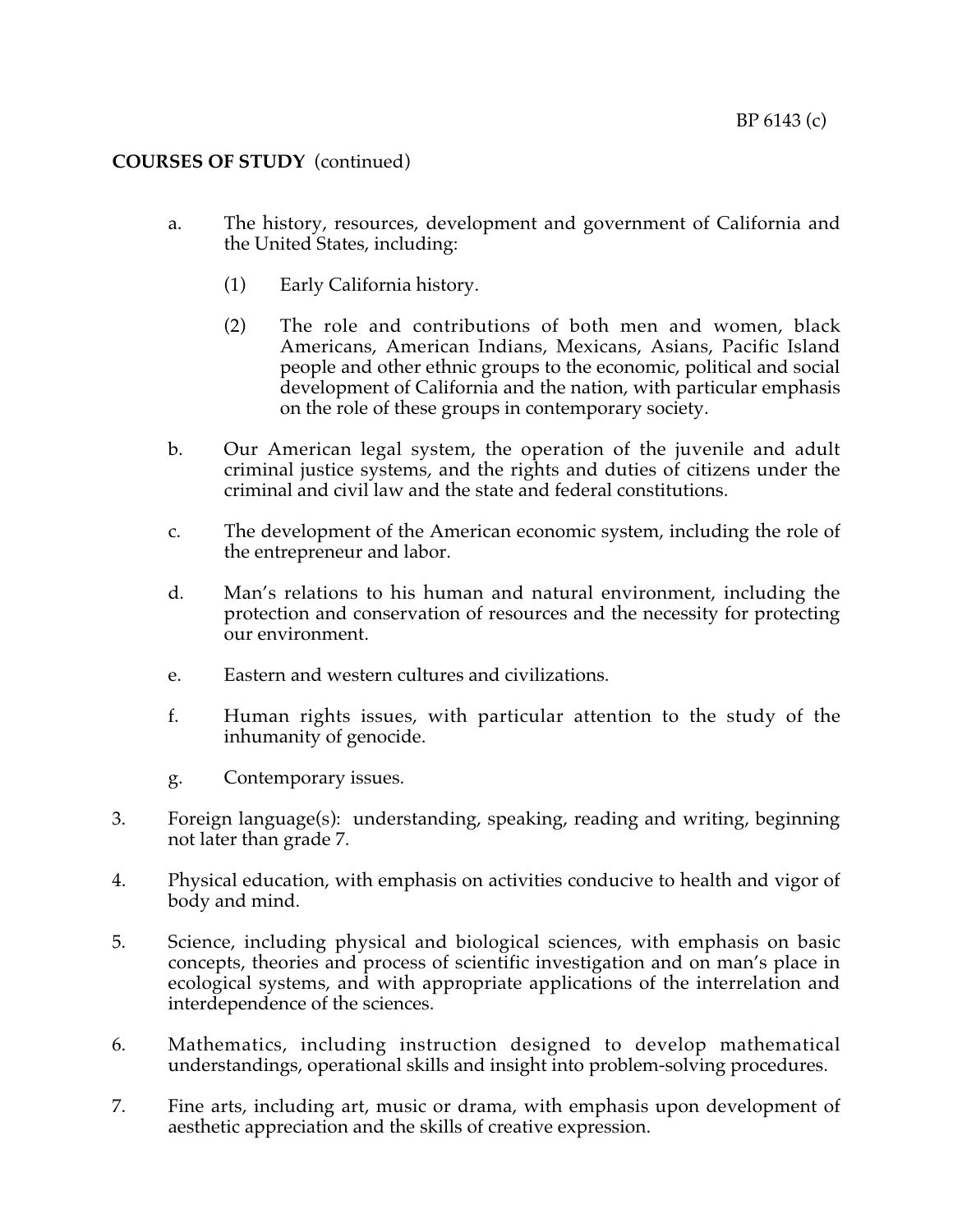- 8. Applied arts, including instruction in consumer and homemaking education, industrial arts, general business education or general agriculture.
- 9. Vocational-technical education designed to prepare youth for gainful employment in occupations that meet state and community needs and are relevant to students' career desires and needs.
- 10. Automobile driver education, including instruction in:
	- a. Vehicle Code provisions and other relevant state laws.
	- b. Proper acceptance of personal responsibility in traffic.
	- c. Appreciation of the causes, seriousness and consequences of traffic accidents.
	- d. Knowledge and attitudes necessary for the safe operation of motor vehicles.
	- e. The safe operation of motorcycles.
	- f. Vehicular air quality control and inspection.
	- g. Maintenance and functioning of automobile emission control devices and relevant applicable federal and state warranties.
	- h. The proper handling of gasoline vapor recovery equipment.
	- i. Vehicle fuel efficiency techniques.
- 11. Personal and public safety and accident prevention, including instruction in:
	- a. Hemorrhage control; treatment for poisoning; resuscitation techniques; and cardiopulmonary resuscitation when appropriate equipment is available.
	- b. Fire prevention.
	- c. Venereal disease.

(cf. 6142.1 - Family Life/Sex Education) (cf. 6142.2 - AIDS Instruction)

> d. The effects of alcohol, narcotics, drugs and tobacco upon the human body and upon prenatal development.